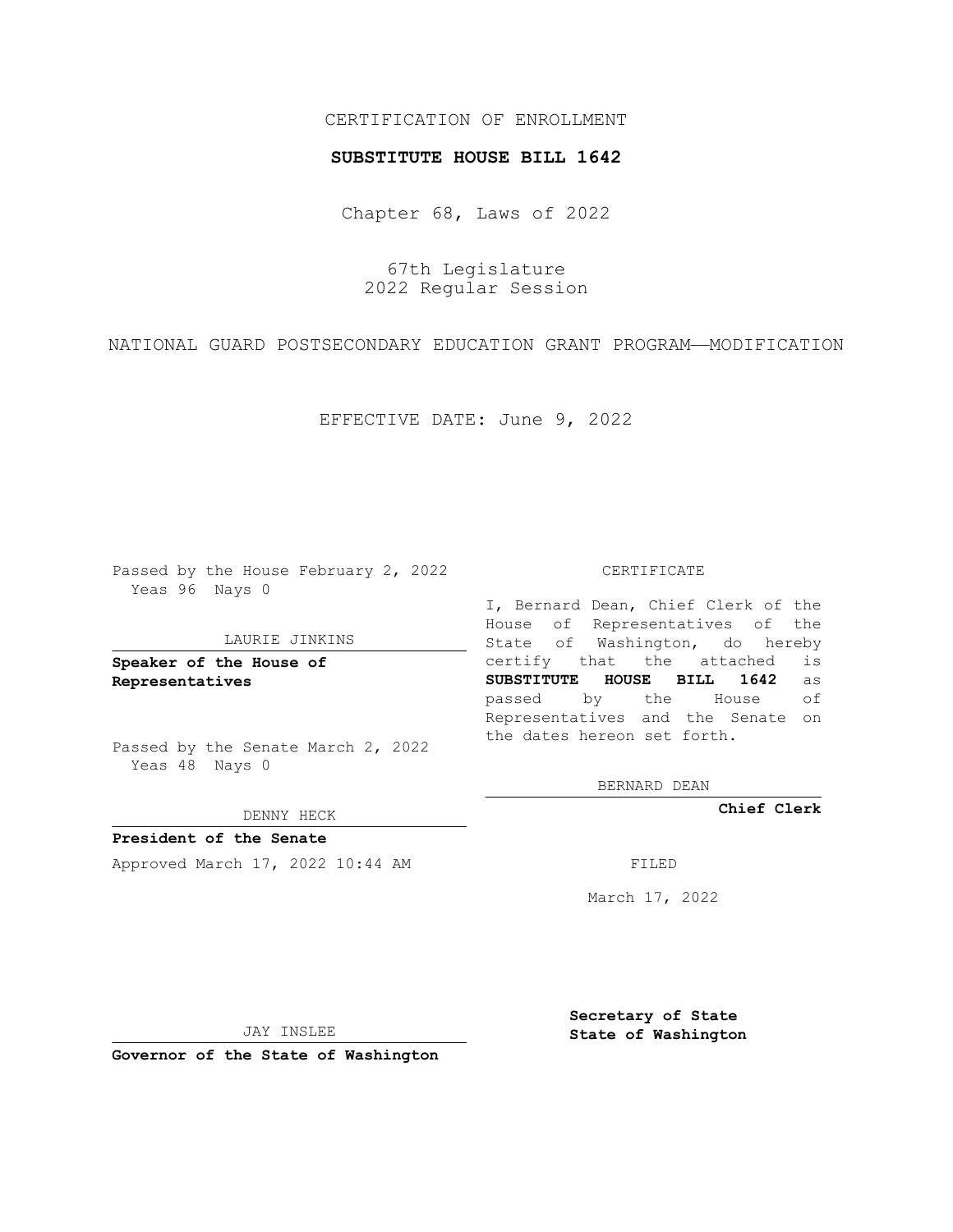## **SUBSTITUTE HOUSE BILL 1642**

Passed Legislature - 2022 Regular Session

# **State of Washington 67th Legislature 2022 Regular Session**

**By** House College & Workforce Development (originally sponsored by Representatives Leavitt, Hoff, Orwall, Klippert, Ryu, Paul, Berry, Dolan, Graham, Valdez, Chambers, Bronoske, Callan, Dufault, Jacobsen, Ramos, Rule, Simmons, Sullivan, Slatter, Bergquist, Ormsby, and Young; by request of Military Department)

READ FIRST TIME 01/27/22.

1 AN ACT Relating to the Washington national guard postsecondary 2 education grant program; and amending RCW 28B.103.010 and 3 28B.103.020.

4 BE IT ENACTED BY THE LEGISLATURE OF THE STATE OF WASHINGTON:

5 **Sec. 1.** RCW 28B.103.010 and 2020 c 297 s 1 are each amended to read as follows:6

7 Unless the context clearly requires otherwise, the definitions in 8 this section apply throughout this section and RCW 28B.103.020 and 9 28B.103.030.

 (1) "Eligible student" means a member of the Washington national guard who attends an institution of higher education that is located in this state and accredited by the Northwest Association of Schools 13 and Colleges, or an institution that is located in this state that provides approved training under the Montgomery GI Bill, and who meets any additional selection criteria adopted by the office and all 16 of the following participation requirements:

17 (a) ((Has not achieved a baccalaureate or higher degree from any 18 postsecondary institution)) Enrolled in courses or a program that 19 lead to a postsecondary degree or certificate;

20 (b) Is an active drilling member in good standing in the 21 Washington national guard as specified in rules adopted by the office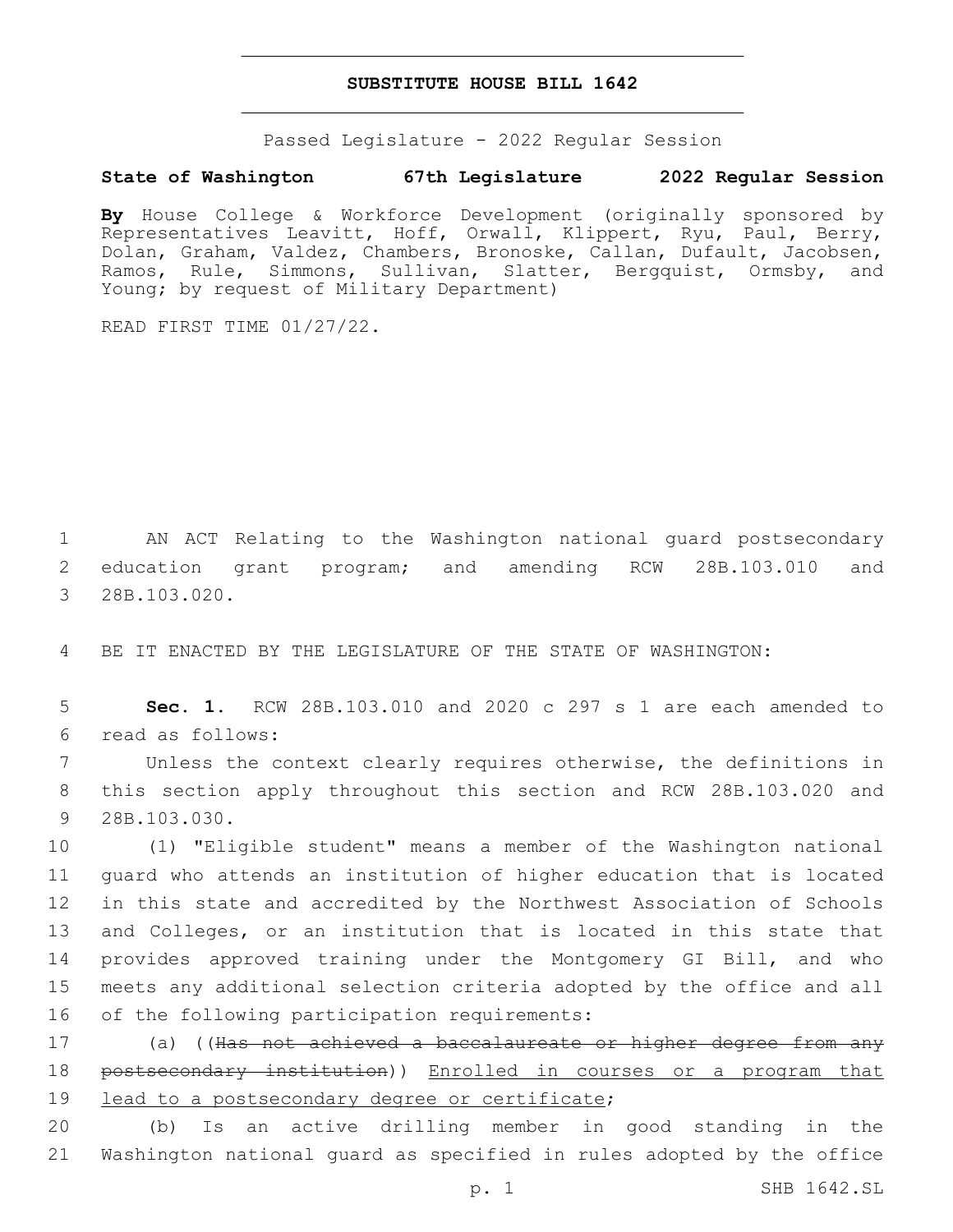for implementation of the Washington national guard postsecondary 2 education grant;

 (c) Has completed and submitted an application for student aid 4 approved by the office;

(d) Is a resident student as defined in RCW 28B.15.012; and

(e) Agrees to fulfill his or her service obligation.

 (2) "Forgiven" or "to forgive" or "forgiveness" means either to render service in the Washington national guard in lieu of monetary repayment, or to be relieved of the service obligation under rules 10 adopted by the office.

 (3) "Grant" means the Washington national guard postsecondary education grant as established in RCW 28B.103.020.

 (4) "Office" means the office of student financial assistance 14 created in RCW 28B.76.090.

 (5) "Participant" means an eligible student who has received a Washington national guard postsecondary education grant under this 17 chapter.

 (6) "Service obligation" means serving in the Washington national guard for a time period of at least one year of service in the Washington national guard for each year the student receives a Washington national guard postsecondary education grant.

 **Sec. 2.** RCW 28B.103.020 and 2020 c 297 s 2 are each amended to 23 read as follows:

 Subject to amounts appropriated for this specific purpose, the Washington national guard postsecondary education grant program is established. The program shall be administered by the office. In administering the program, the powers and duties of the office shall 28 include, but need not be limited to:

 (1) With the assistance of the Washington military department, the selection of eligible students to receive the Washington national 31 quard postsecondary education grant as follows:

 (a) An eligible student may receive a grant under this section to help pay for postsecondary education program costs as approved by the office. ((Awards shall be valued as follows)) Grants may not:

 (i) ((The difference between the student's tuition and required fees, less the value of any federal and state funded grant, 37 scholarship, or waiver assistance the students [student] receives; and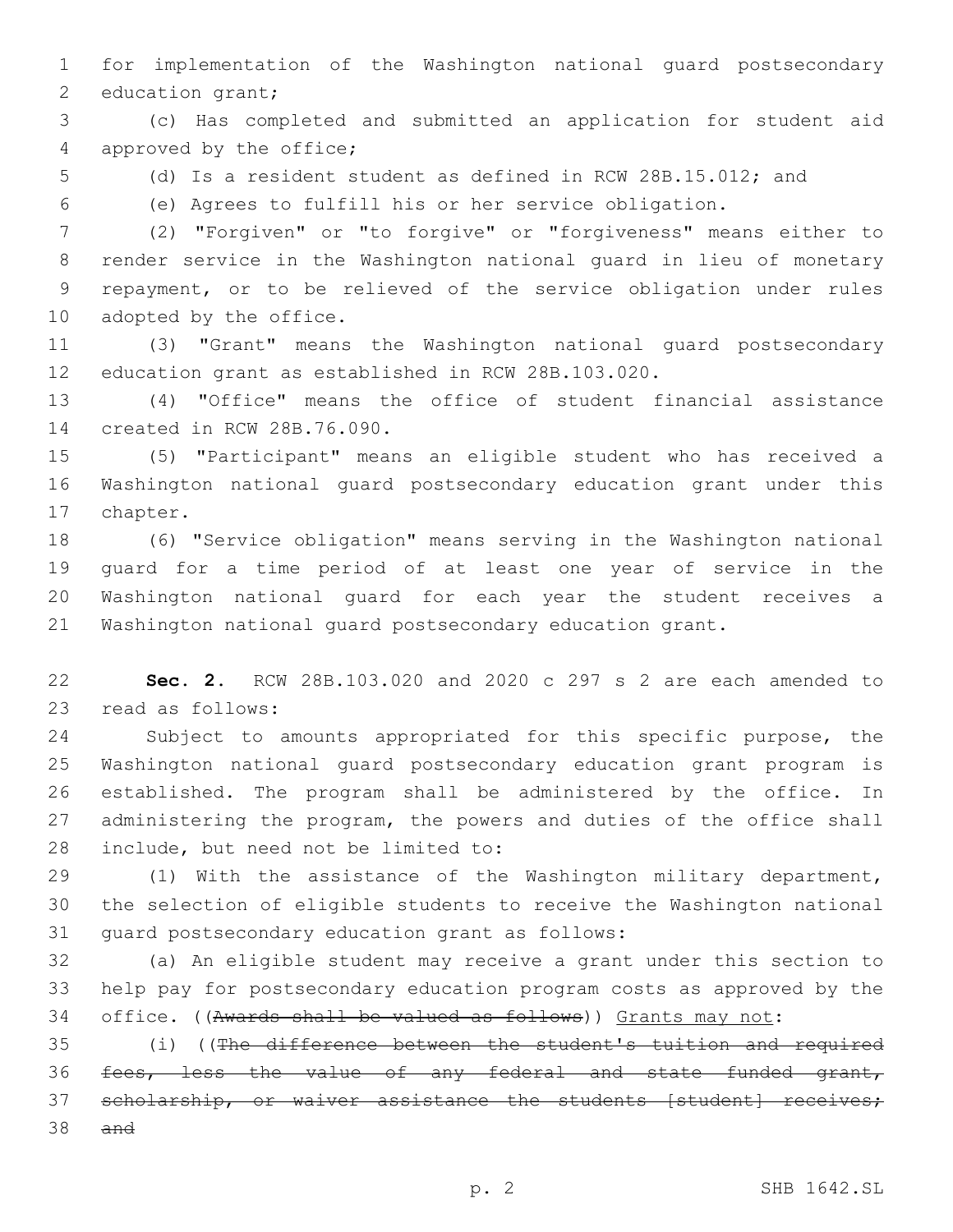(ii) Five hundred dollars for books and materials)) Exceed the maximum Washington college grant as defined in RCW 28B.92.030, plus 3 \$500 for books and supplies;

 (ii) Exceed the student's cost of attendance, when combined with all other public and private grants, scholarships, and waiver assistance the student receives; and

 (iii) Result in reduction of a participant's federal or other 8 state financial aid.

 (b) The Washington military department shall ensure that data needed to identify eligible recipients are promptly transmitted to 11 the office.

 (c) The annual amount of each Washington national guard postsecondary education grant may vary, but may not exceed the annual cost of undergraduate tuition fees and services and activities fees at the University of Washington, plus an allowance for books and 16 supplies.

17 (d) Washington national guard postsecondary ((<del>[education]</del>)) 18 education grant eligibility may not extend beyond five years or one hundred twenty-five percent of the published length of the program in 20 which the student is enrolled or the credit or clock-hour equivalent;

 (2) The award of grants funded by federal and state funds, private donations, or repayments from any participant who does not 23 complete the participant's service obligation;

 (3) The adoption of necessary rules and policies, including establishing a priority for eligible students attending an institution of higher education located in this state that is 27 accredited by the Northwest Association of Schools and Colleges;

 (4) The adoption of participant selection criteria. The criteria may include but need not be limited to requirements for: Satisfactory academic progress, enrollment in courses or programs that lead to a baccalaureate degree or an associate degree or a certificate, and satisfactory participation as a member of the Washington national 33 quard;

 (5) With the assistance of the Washington military department, the notification of participants of their additional service obligation or required repayment of the Washington national guard 37 postsecondary education grant; and

 (6) The collection of repayments from participants who do not 39 meet the service obligations.